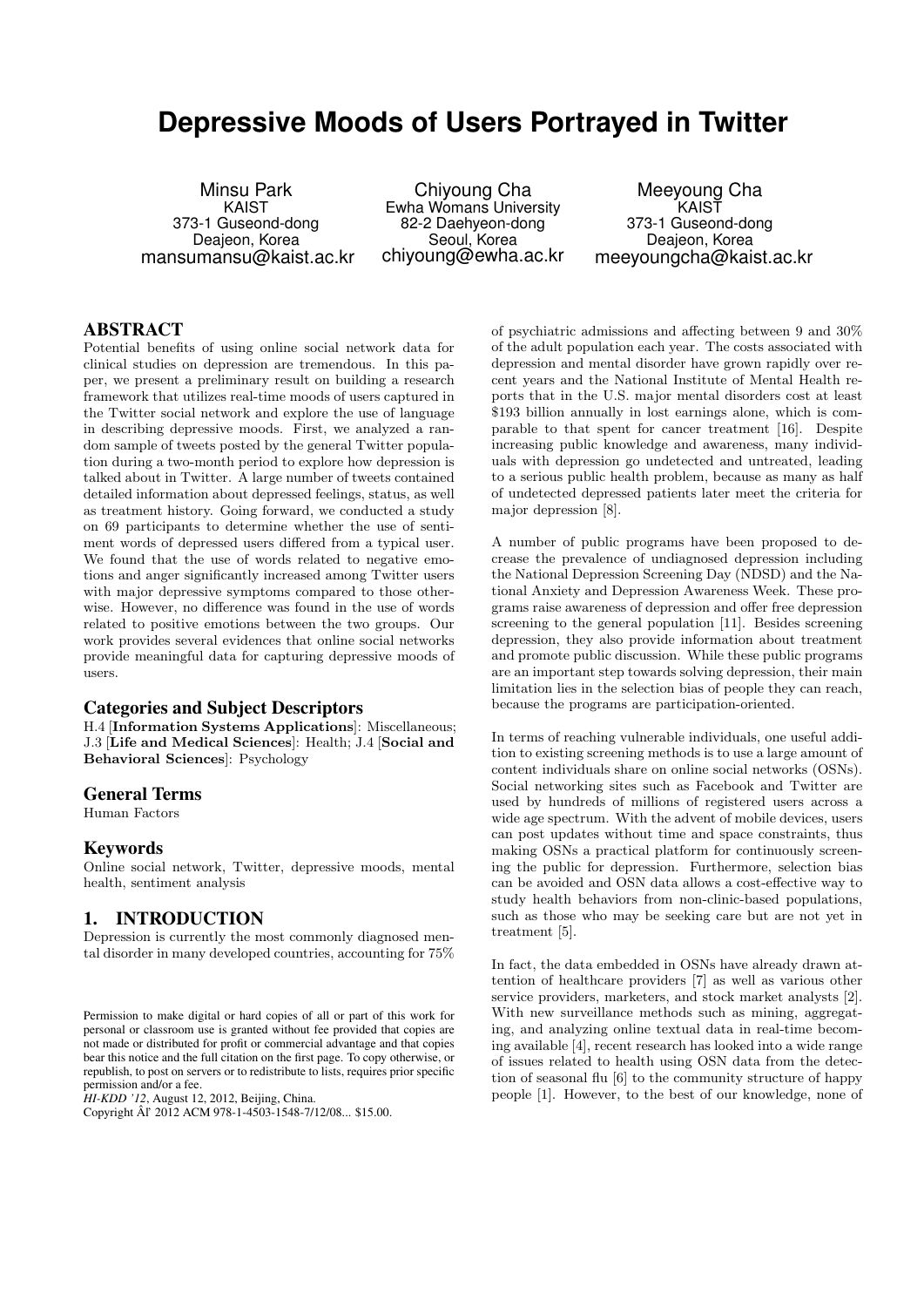these works focused on depression or validated the use of OSN data for such research.

We present a preliminary work that attempts to make a new effort towards verifying whether OSN data are reflective of users' clinical depressive symptoms in the offline world. To accomplish this goal, we first explored the expression of depression among the general Twitter population using a random sample of tweets drawn from a large dataset. Then, we examined the usage of language associated with depressive moods of specific individuals in order to determine the extent to which online sentiments match one's offline diagnosis on depression. In particular, we conducted a sentiment analysis of 69 participants to understand how one's depressive states are reflected in daily personal updates.

We find strong evidences that OSN data can be used as valid data for researching depression or depressed feelings of the social network users. Some of the highlights of our findings are as follows. First, a large fraction of updates in Twitter relevant to depression was on 'sharing of depressed feelings', indicating the possible use of such data for capturing what is known as the 'major depressive episode'. Second, people disclosed not only depressed feelings but also very private and detailed information about themselves such as treatment history. Third, participants who were screened positive for depression exhibited increase in the usage of words related to negative emotions and anger in their tweets. Finally, depressed users were more likely to post tweets about themselves than typical users (i.e., increase in the usage of first person pronoun).

### 2. RELATED WORK

OSNs integrate various sources of personal information that mirror those found in personal environments, private thoughts, and social behavior, all of which are known to contain valid information about personality. While it is debatable whether one's online personality matches that of his actual self, a study comparing the personal websites of 11 users and their self-judged personalities supports this contention [22]. This finding indicates that Internet data, which can be efficiently collected, have potential for being used in studies on personality and sentiments.

In fact, a number of recent studies used OSN data for sentiment analysis. In Twitter, the association between one's tendency to express emotions (e.g., joy, sadness) was examined against the number of followers in [12]. The study found a positive correlation, indicating that active social support encourages the sharing of emotional content. In terms of depression, researchers in [1] examined the relationship between personal traits (e.g., happy or sad) and social ties. They found that OSNs disproportionally favor connections between individuals with similar traits (i.e., homophily).

In [15], three independent annotators manually coded a sample of public tweets and found 9 representative categories including Information Sharing, Self Promotion, Opinions, Random Thoughts, Me Now, Questions to Others, Presence Maintenance, Anecdotes by Me, and Anecdotes by Others. Among them, Me Now (e.g., "tired and upset") and Random Thoughts (e.g., "I miss NY"), frequently displayed profile owner's emotions were the two most popular categories.

In order to quantitatively measure depressive symptoms on network level, the authors in [19] conducted a longitudinal study on a person-to-person interconnected social network. They assessed over 12,000 people repeatedly over 32 years to retrieve the results. These previous observations give ample ground for using OSN data in studying depressive signs and depression, with the ultimate goal of building a real-time healthcare system.

# 3. PILOT STUDY

Before initiating the study, we conducted a pilot test to learn about the feasibility of our study. We wondered whether users would share their depressive feelings on a public broadcast medium like Twitter.

# 3.1 Sampling

We searched the Twitter Application Programming Interface (API) with the keyword 'depression' and gathered search results over a two-month period of June and July, 2009, in order to find tweets related to depression. To gather data that we could understand, we limited our sample to those tweets written in English and collected from the United States. Geographic location of Twitter users was identified using Google's Geo-location API. In total, we gathered 21,103 tweets that contained the word depression from 14,817 users, which accounted for 0.03% of all tweets based on the total number of tweets (65 million) posted during the same period. A random set of 1,000 tweets (500 tweets from each month) were chosen for content analysis. The selected tweets were posted by 937 users and we manually confirmed that there are no heavy users who might be outreach or social workers who are likely to post information and use the term depression a lot.

## 3.2 Data Analysis

For data analysis, one of the authors read the tweets and inductively coded them, and the rest of authors confirmed each code through interactive discussions. The generation and refinement of themes were conducted iteratively and continued until a sense of closure was achieved. Also, during this process, the authors continued labeling and setting hierarchical orders between the labels.

First, each tweet was labeled according to its meaning and purpose. At this stage, 12 tweets were excluded because they could not be labeled due to ambiguity and brevity in wording. From the remaining 988 tweets, a total of 1,018 labels were created with some of the tweets having more than one labels about depression. For example, a tweet such as "the use of medication for depression" with an URL was labeled as 'Information about depression medication with URL.' The authors read all the tweets under the labels to confirm that the labeling was appropriate. Among 1,018 labels, 235 labels were excluded because the word depression was used for different meaning such as economic depression, tropical depression, title of other things (dish), and metaphors. The remaining 783 labels (76.92%) were included in the final data analysis. Second, similar labels were grouped, and names were given to identify the groups. For example, tweets about going out and watching funny YouTube videos to overcome depressed feelings were grouped as 'My own remedy for depression.' This process yielded 53 higherorder labels. Through a process of grouping and going back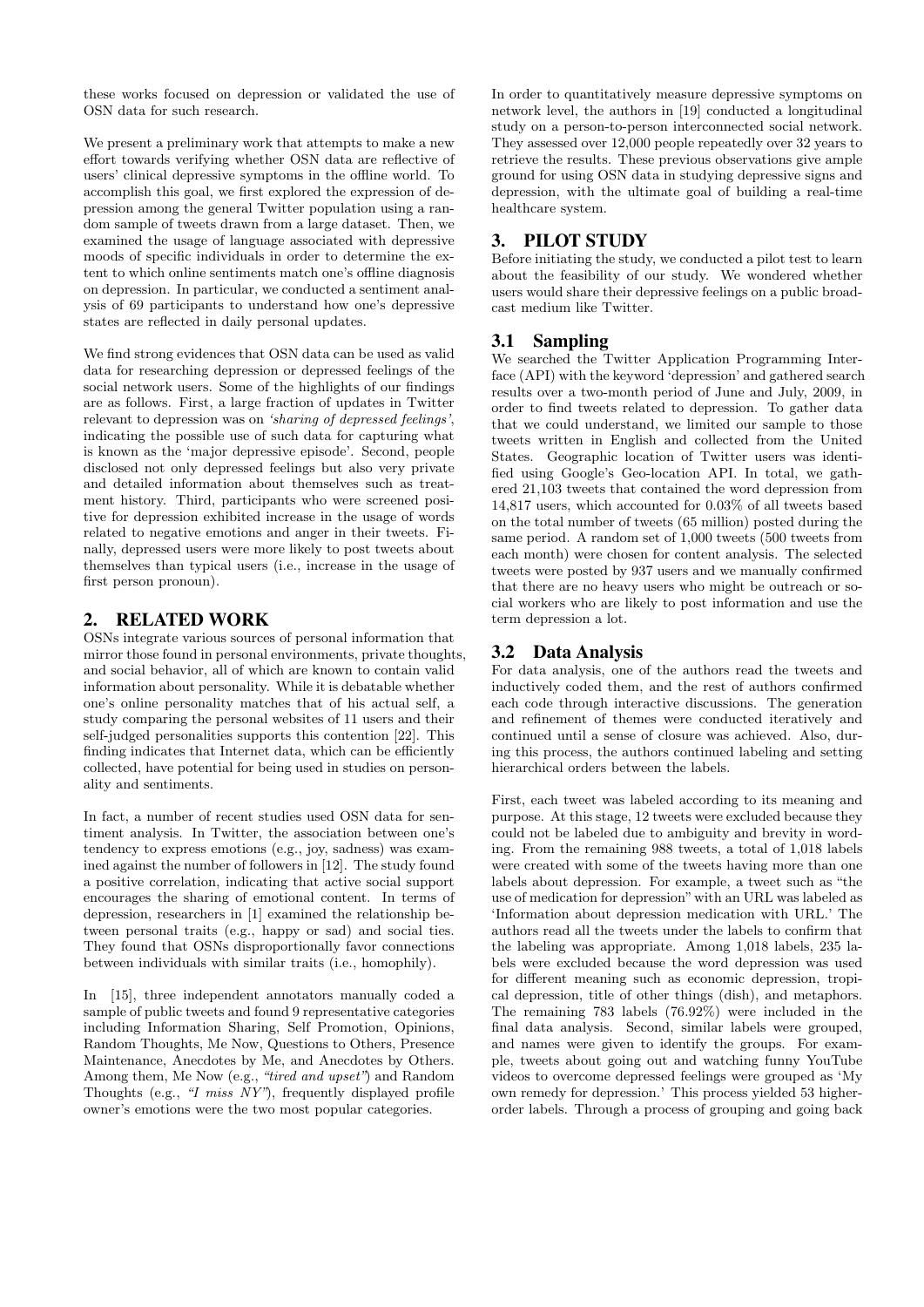

Figure 1: Labeled and categorized language usage in relation to depression

to confirm the groups, and re-grouping, five themes emerged from 53 higher-order labels.

#### 3.3 Results

As described in Figure 1, depression was most frequently mentioned to describe one's depressed status (42.40% of mental depression tweets). In describing depression, 216 tweets described one's depressed feelings, 113 tweets contained information on updates on one's depression treatment, and 3 tweets used the word depression to express that one is not depressed (e.g., "I am not depressed"). In describing their depression or depressed feelings, Twitter users provided very detailed information about themselves (e.g., "My dr. tries to give me birth control for depression, which works for me but i have so many side effects i would rather be moody [with picture]", "Frankly, I don't like to take medicine for depression. But, I affect other people as well as what I make matter worse if I didn't take it. What should I do?"). The reasons for depression, the pattern of depression, and events that make them depressed were identified. In posting updates on their depression, private information such as getting diagnosis, taking medications, meeting doctors, and their own remedies for depression were shared.

The tweets in the second category—delivery of depression information, which appeared 267 times (34.10%)—contained information regarding depression. Among them, most of the tweets (263 tweets) offered information while only four tweets sought depression information. A number of tweets (231 tweets) had a URL link that contained information for depression. Links led to diverse information about depression for fighting depression followed by depression facts such as cause, risk factors, medications, prevalence, policies, etc.

The third category, which had 84 tweets (10.73%), was on sharing thoughts related to depression. Tweets in this category included attitudes toward depression (48 tweets), one's perception of depression (34 tweets), and comments to encourage others with depression (2 tweets). The fourth category, which had 55 tweets (7.02%), included various usage of the word depression such as describing other concepts (35 tweets), ads (11 tweets), quotes (5 tweets), one's investigation of depression (3 tweets), and pet depression (1 tweets). The fifth category, about others' depressed feelings, had 45 tweets (5.75%). Tweets in this category included tweets about a friend's depressed feelings (26 tweets) and stories of others with depression on TV and articles (19 tweets).

### 3.4 Insights

Our pilot study indicates that an active and diverse conversation related to depression could be found in the short text updates on Twitter. About half of the tweets on depression included information about one's depressed feelings (42.40%) or others' depressed feelings (5.75%). About one-third of the tweets shared information about depression (34.10%) and a tenth part of them shared thoughts or opinion about depression (10.73%). The knowledge, opinions and facts that can potentially be extracted from Twitter. In particular, the large fraction of tweets dedicated to sharing of depressed feelings implies that tweets could be used as valid data for researching depression or depressed feelings that could be considered as 'major depressive episodes' of the online population. Even though there were some limitations in conducting the pilot test such as the data were collected using only one keyword, we believe that the pilot test met our purpose of providing the basis that people might share their depressed feeling on Twitter. Thus, we conducted a second study of comparing the online and offline expression of depression among Twitter users to identify whether they correlated with each other.

#### 4. METHODS

#### 4.1 Study Design

This study provides a cross-sectional analysis of 69 young adults who completed an Internet-based screening test for depression and allowed us to access their online social network posts. We adopted a mixed method study design, by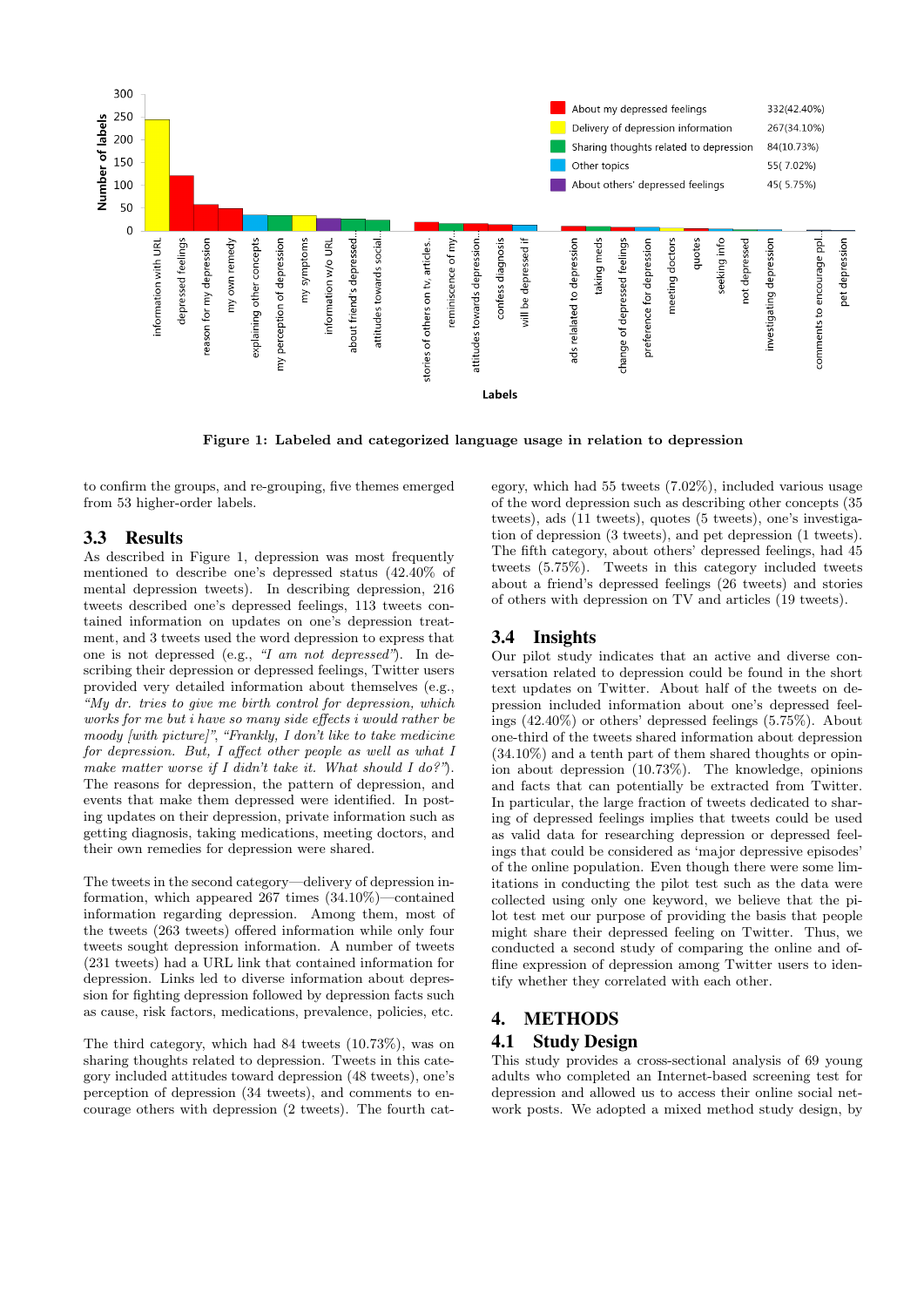utilizing both the survey data and the data gathered from OSNs. The analysis was conducted in three steps: (1) surveying users to identify their self-judged depression level, (2) collecting tweets of the same users, and (3) comparing the depression levels of users with their sentiments and language usage in tweets.

We recruited participants by sending online invitations through Facebook and Twitter. To gather a wide range of samples from both non-depressed and depressed population, we utilized the personal networks of authors and several online communities related to depression.<sup>1</sup> Invitations were sent out twice in September 2011.

Questions in the survey asked for the following information: (i) demographic details—namely age, gender, education, and job, (ii) Twitter ID and permission to gather public tweets of the user, (iii) experience of clinical treatment of depression if any, and (iv) the depression quotient by the Center for Epidemiologic Studies Depression Scale (CES-D), for which we also provided the web link for online assessment. Besides the Twitter ID, no other personal identification information was collected.

The CES-D is a 20-item self-report scale that is designed to measure depressive symptoms in the general population [18]. Its minimum score is zero and a maximum score is 60. Generally depression symptoms are divided into three groups based on the likelihood of having depression: low (0-15), mild to moderate (16-22), and high range (23-60) [9]. Because of high false-positive rates at the cutoff of 16, users with much higher CES-D scores are considered to have a high likelihood of clinical depression. While studies adopt different cutoffs (such as 20, 22, or 27), we chose 22 because it is the most widely used threshold with great improvements in false-positive rates and specificity [8]. A large number of studies have tested this grouping method and confirmed the positive predictive value of the CES-D rating scale across different clinical populations [23].

### 4.2 Participant Information

A total of 253 users completed our initial research survey. However, not all participants shared their Twitter IDs with us and only 165 participants gave us permission to use their public tweets for this study. Furthermore, not all of them were active on Twitter. In order to ensure that we had enough tweet content for each participant to run sentiment analysis, we screened those users who posted fewer than 50 words during the most recent week from the day the survey was conducted.<sup>2</sup> After this step, we were left with 69 participants (male=28, female=41). All 69 participants were from a single ethnic group, ensuring that our study controls for the ethnicity factor.

The participants were in an age range of 17–42 (mean=28.2, sd=5.4), and their jobs were diverse. Job description included student, teacher, college lecturer, doctor, nurse, marketer, IT developer, product designer, web designer, exhibition designer, 3D graphic designer, novelist, columnist, editor, librarian, rock musician, jazz pianist, public servant, accountant, enterpriser, flight crew, barista, housewife, and jobless. Overall 36.2% of the participants were students, 44.9% worked regularly, and the rest were freelancers or jobless. The level of education also varied. More than half of the participants were undergraduates or had received a bachelor's degree (66.7%). The rest were master degree holders (23.2%) and high school graduates (8.7%). Only one of them was a middle school graduate.

As mentioned previously, we used the CES-D cutoff score of 22, which is widely used for offline screening tests, for our online test data. For the 69 participants, we gathered one week worth of tweets prior and up to the date survey was conducted, because the CES-D questionnaires refer to how one felt and behaved during the past one week. The data was collected through the Twitter Application Programming Interface (API). In total, we gathered 5,706 tweets from the participants. The average post rate of the participants was 11.8 tweets per day.

### 4.3 Sentiment Tool

In order to quantify the level of depressive moods of participants from OSN data, we performed sentiment analysis on the tweet text. We used the LIWC (Linguistic Inquiry and Word Count) sentiment tool, which is a transparent text analysis program that counts words in psychologically meaningful categories [17]. The LIWC tool contains a dictionary of several thousand words, where each word is scaled across the following six criteria: social, affective, cognitive, perceptual, biological processes, and relativity. Each criterion comprises several categories and sub-categories, for which the scores are given. For example, the word "cry" is associated with sadness (sub-category of negative affect) and negative affect (sub-category of affective). Hence, if it is found in the target text, each of these sub-dictionary scale scores will be incremented.

# 5. RESULTS

Based on the CES-D cutoff score of 22, 41 participants were classified into low or mild depression (CES-D score less than 22) and 28 participants scored positive for depression (CES-D score equal or greater than 22). Among the 28 participants who scored positive for depression, 23 of them confirmed their previous diagnosis history of depression, giving high confidence in the test. For the remaining five participants who had never been diagnosed with depression, we provided information of their CES-D scores and recommended that they seek help from health professionals for ethical consideration of the participants. In the remainder of this section, we call the users who screened negative for depression normal group and the users with high probability of depression depressed group.

# 5.1 Normal Group vs Depressed Group

As our first goal, we seek the language determinants of depression and examine the relationship between the CES-D scores and the LIWC scores of tweets of the 69 participants. As mentioned earlier, LIWC scores the relative frequency of a given sentiment category in percentile scale, out of all the words in the input file. LIWC contains many other categories besides the affective process category. The affective

<sup>1</sup>We do not disclose the names of these depression related communities to respect participants' privacy.

 $^2 \mathrm{The}$  developer of LIWC suggests that at least 50 words are needed to operate the tool properly.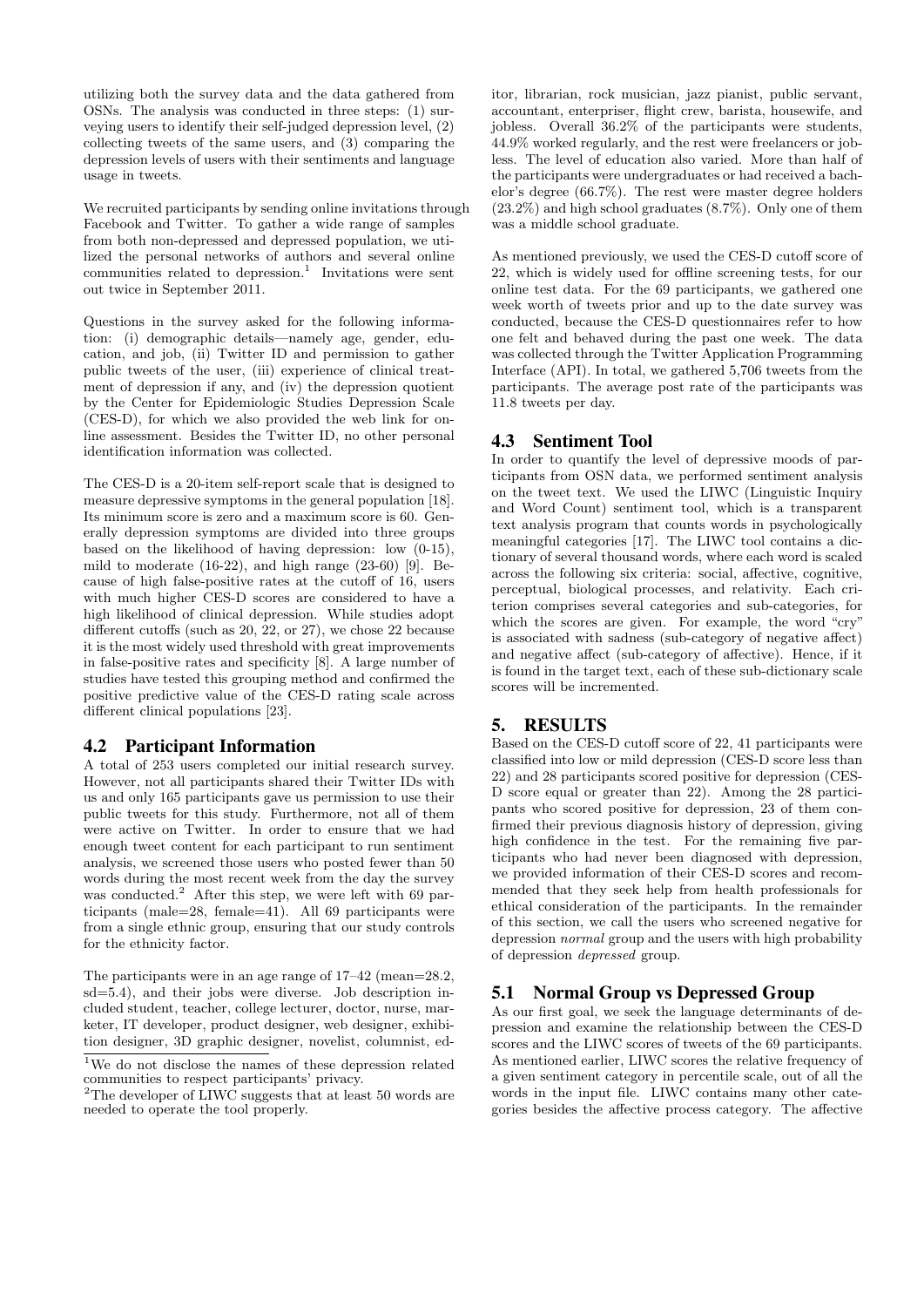process category typically accounts for 0-10% of the total frequencies [21].



Figure 2: Sentiment scores and CES-D scale of participants

Figure 2 shows the scatter plot of the LIWC score from the affective process category as a function of individuals' CES-D scores. The normal group and the depressed group had mean CES-D scores of 10.1 and 34.8, respectively. As shown in the figure, users below or above the CES-D cutoff score of 22 did not have any particular difference in the level of affective words they used in tweets. The overall mean LIWC score of 69 participants was 4.41 and the standard deviation was 1.61.

While there was no difference in the total amounts of sentiment expressed in tweets, we found trends in the way different categories of sentiments appeared in tweets. Figure 3 displays the mean scores of the seven major sentiment categories based on the tweets of the users in the two user groups. The positive emotion category is the main category for positive feeling and optimism, meaning that the latter two are sub-categories of positive emotion. Meanwhile, the negative emotion category is the main category for anxiety, anger, and sadness.



Figure 3: Average positive and negative sentiment scores in tweets depending on the groups classified by CES-D score

Based on two-sample t-test, there was no notable difference in positive emotion, positive feeling, and optimism across the two groups. Users expressed a similar level of these sentiments, irrespective of their depression level. Negative emotion and anger, however, had a different pattern. Users in the depressed group were more likely to express negative emotions than positive emotions (mean=1.95 and sd=0.55 in normal group, and mean=2.42 and sd=1.15 in depressed group, p-value=0.023 in 95% confidence interval), while this ratio was similar for the normal group. Compared to the normal group, the usage of words related to anger was significantly higher in the depressed group (mean=0.60 and  $sd=0.52$  in normal group, and mean=0.96 and  $sd=0.92$  in depressed group, p-value=0.039 in 95% confidence interval). The usage of words in anxiety and sadness was not substantially different between the two groups.

#### 5.2 Model of Sentiments

In order to understand the statistical correlation between one's depression status and language usage, we developed a multiple regression model by using all the sentiment categories (a total of 37 categories) and examined how these variables are associated to the CES-D score. However, there was excessively high multicollinearity between LIWC categories (i.e., one category can be explained by some of other categories). Before we conducted regression, therefore, we repeatedly reduced one or more variables that were highly correlated by examining the bivariate correlations between independent variables and condition numbers (CN) of the set of independent variables. Typically, a parameter called CN is used to indicate problems with multicollinearity in regression models [13]. The consensus here is that the degree of collinearity of the model can be in three cut-offs; absent to weak  $(CN < 10)$ , moderate to strong  $(10 < CN < 30)$ , and severe  $(CN > 30)$ .

Following the common approach to examine bivariate correlation in all possible combinations between independent variables, we identified 18 sentiment predictors out of the 37 predictors in the initial categories. The condition number was 8.45, indicating that these variables were reasonable for analysis. Table 1 lists the 18 predictors along with example words for each factor. For instance, the positive feeling predictor includes words such as "love" and "nice", whereas friends predictors includes words such as "buddy" and "neighbor."

The CES-D score is predicted to increase by 5.04 times when the "anger" variable rises by one  $(p < 0.05)$  and decrease by 6.99 times when the "tentative" variable goes up by one. The CES-D score is also predicted to increase with the use of words in the "causation" ( $p < 0.05$ ) and "friends" ( $p < 0.01$ ) categories and decrease with the use of words in the "communication" ( $p < 0.05$ ) category. Then we applied stepwise regression that allows the procedure to select predictor variables to enter the regression equation once more to find the best model for predicting participants' CES-D scores. As a result, the critical variables in previous model remained in the new model and the model displays similar pattern that depressed people are more likely to use negative words and to refer social words such as words in "friends" category [20].

#### 5.3 Likelihood of Depression by Demographic

Given that we found a meaningful sentiment model for the CES-D depression scores, we also checked to what extent the model is stable across various demographic factors. We ex-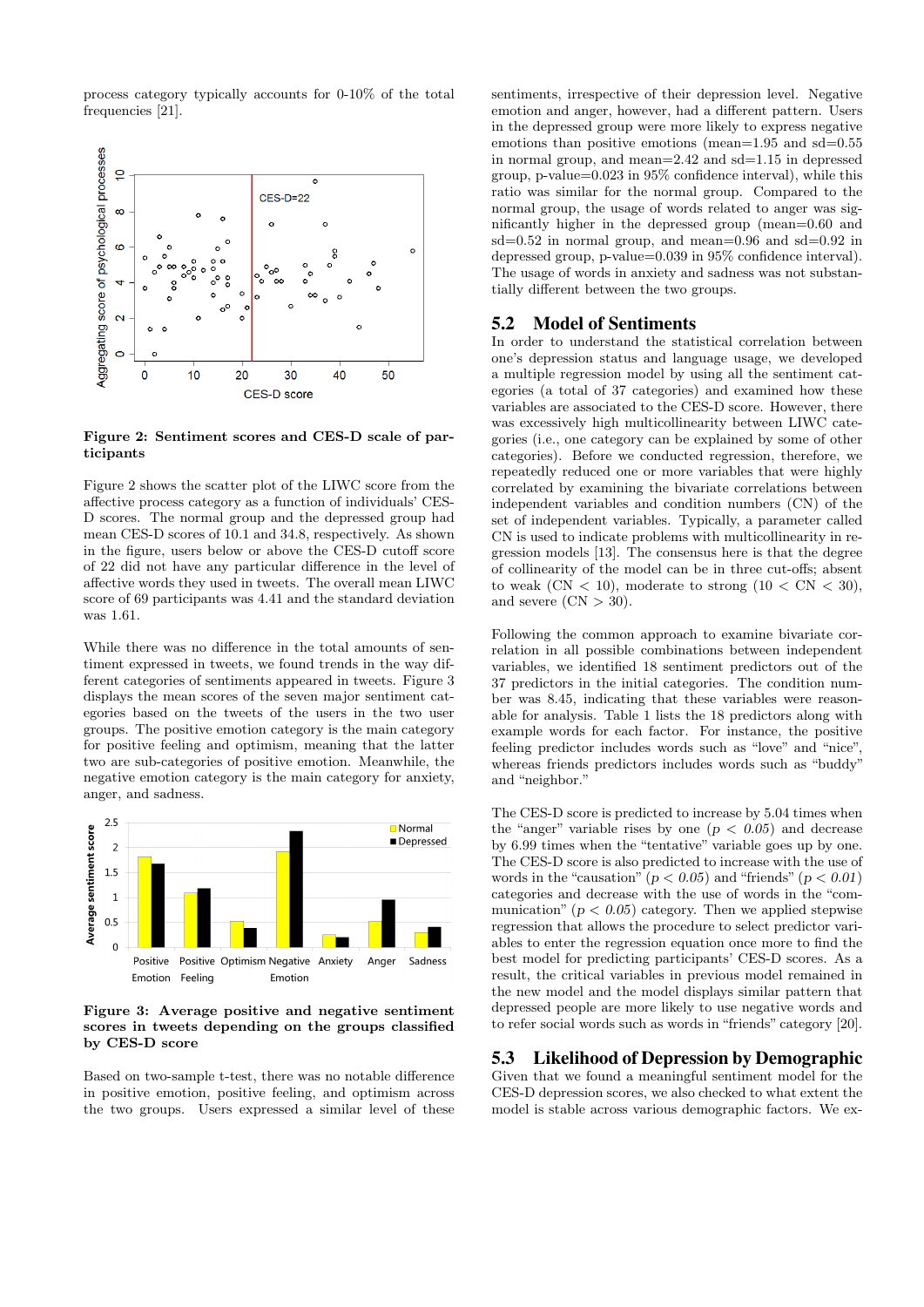|                           | Coefficients for CES-D score |                    | Coefficients for CES-D score       |                        |
|---------------------------|------------------------------|--------------------|------------------------------------|------------------------|
|                           | (Mutiple regression)         |                    | (Stepwise variable picking by AIC) |                        |
| Example words             | Estimate                     | p-value            | Estimate                           | p-value                |
| Love, nice, good          | 3.38                         | 0.25               |                                    |                        |
| Worried, fearful, nervous | 4.02                         | 0.45               |                                    |                        |
| Hate, kill, annoyed       | 5.04                         | $< 0.05$ *         | 3.59                               | $< 0.05$ *             |
| Crying, grief, sad        | 6.33                         | 0.20               | 6.09                               | 0.15                   |
| Because, effect, hence    | 12.1                         | $< 0.05$ *         | 12.2                               | $< 0.01$ **            |
| Block, constrain, stop    | $-4.29$                      | 0.11               | $-3.64$                            | 0.11                   |
| Maybe, perhaps, guess     | $-6.99$                      | $< 0.05$ *         | $-5.63$                            | $< 0.05$ *             |
| Keep up appearances       | 5.63                         | 0.14               | 6.32                               | 0.078                  |
| Tell, speak, claim        | $-3.54$                      | $<$ 0.05 $^{\ast}$ | $-4.01$                            | $<$ 0.01 $^{\ast\ast}$ |
| He, she, who              | 4.98                         | 0.12               |                                    |                        |
| Buddy, friend, neighbor   | 15.1                         | $< 0.01$ **        | 12.36                              | $<$ 0.01 $^{\ast\ast}$ |
| Aunt, mother, daughter    | 6.17                         | 0.19               | 8.01                               | 0.073                  |
| Adult, baby, boy          | 2.17                         | 0.55               |                                    |                        |
|                           | 0.68                         | 0.79               |                                    |                        |
| Job, majors, xerox        | $-4.79$                      | 0.16               |                                    |                        |
| Earn, hero, win           | $-6.47$                      | 0.087              | $-7.24$                            | $< 0.05$ *             |
| Sleep, nap, dream         | $-0.98$                      | 0.66               |                                    |                        |
| Bury, coffin, kill        | $-11.6$                      | 0.10               |                                    |                        |
|                           | Adjusted R-squared           | p-value            | Adjusted R-squared                 | p-value                |
|                           | 0.40                         | 0.0022             | 0.43                               | 8.94e-05               |
|                           | School, student, class       |                    |                                    |                        |

Table 1: Coefficients from regression models predicting the CES-D scores

\* Significant level lower than  $0.05$ <br>\*\* Significant level lower than 0.01

Significant level lower than 0.01

amined the following exogenous variables: (1) gender, (2) age, which was discretely classified after the survey and treated as a binomial variable, (3) occupation, as either regular job or irregular job, and (4) education, which was classified after the survey and analyzed as a binary value divided by college education.

The associations between a high CES-D screening score and demographic characteristics were calculated by determining the percentage of depressed users in each factor category and calculating the odds ratio using a logistic regression on participants' CES-D scores and demographic information. The odds ratio (OR) is a relative measure of risk, which tells in this case how much more likely it is that someone who is exposed to the factor will suffer from depression as compared to someone who is not exposed.

The odds ratio analysis revealed that not all demographic factors had an impact in determining the likelihood of depression for our participants. We did not find any meaningful trend between the male and female participants nor across different age groups, as all of these factors had high p > .05 value. However, the other two factors showed a meaningful difference. Participants having a college degree were less likely to have depression than those with lower education  $(OR = 0.17, p < .05)$ , while having a regular job was linked with a significantly reduced likelihood of depression  $(OR = 6.28, p < .05).$ 

While the above analysis did not indicate gender as a significant factor in determining depression, gender indeed has been shown to be a critical factor of depression in previous

works. Women are known to have a higher probability of depression than men [10, 3]. Also, other works suggest a high rate of depression among young adults (up to age of 24 years), whereas we did not find age to be a significant factor for our participants [14]. In order to understand this discrepancy better, we examined the variation of the LIWC sentiment factors across all demographic factors. Figure 4 shows the results for gender.

The figure shows that gender affects the way users post tweets. When controlled for depression probability, female users were on average more expressive than male users. In Figure 4, we can observe this trend in the normal group, where female participants have higher LIWC scores in expressing both positive and negative emotions than the male participants. Within the depressed group, female users also exhibited stronger negative emotion than the male users. We found several other particularities in the use of language across demographic factors. We do not discuss all of them here due to space limitations.

### 5.4 Qualitative Content Analysis

Finally we assisted the machine based automatic classification of sentiments with qualitative analysis of tweet content. We hired two annotators who investigated 250 randomly chosen tweets each from the normal group and the depressed group, respectively. The chosen tweets were also tagged with demographic information for the annotators to cross check any particularities.

A qualitative content analysis revealed many of the differences across CES-D groups and demographic features that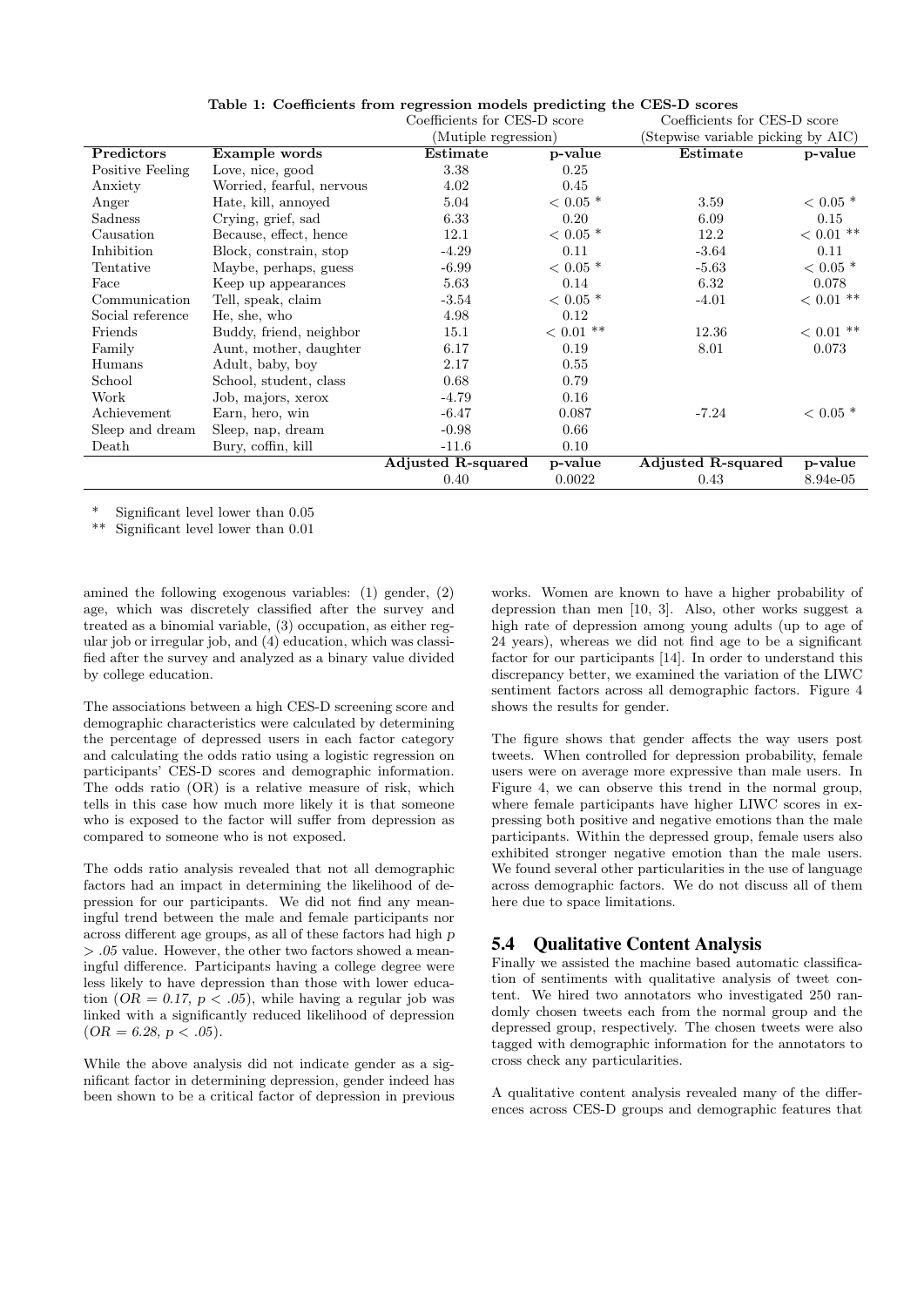

Figure 4: Gender differences in the LIWC category

we could not identify from the regression analysis. First, what was peculiar about the depressed group was that many of their tweets were monologue-like and were written towards an unspecified audience. For example, tweets such as "Berliners live in Berlin. New Yorkers live in New York." and "I'm a warrior. Let them all come!" do not have a target audience. Similar to existing work, annotators found frequent usage of first person pronoun.

Second, while the odds ratio analysis did not find gender to play a role in predicting the CES-D score, content analysis could identify a clear gender difference. The key difference reported by both of the annotators was that female participants expressed their emotions directly, for example, "My heart was pounding so hard. I got a bouquet! hahaha" and "I feel so ornery and low." In contrast, male participants revealed their emotion indirectly and often wrote in the style of an objective point of view, for instance, "Huh, my angry energy might be converted into movement..." and "What kind of attitude is that? I'll face the person who's giving me trouble."

Third, job differences were also noticeable in the context and style of tweet posting. Users with regular jobs expressed their negative emotions mostly when they talked about relationships with others, social issues, and their environment, for instance, "the other team was very irritating and mad." In contrast, users with irregular jobs expressed negative emotions about themselves, for instance, "I dressed wrong today." or "I have no friend, and I will always be like this. I don't know what a friend is. I just need to sleep."

### 5.5 Insights

While preliminary, the main goal of this research was to explore and determine whether measures of self-judged depression level could be explained reliably (in statistical sense) from users' posts collected from online social networks. We addressed this goal by conducting regression analysis and content analysis along with users' demographic information, tweets, and sentiments captured from the tweets. In particular, we found a meaningful difference between the normal and depressed group in their frequency of words conveying negative emotion and anger. The regression model included strong markers of sentiment categories, where the two highest estimates were from "friends" and "causation", which could reliably predict the CES-D scale of users. We also found that depressed users posted many more monologuelike tweets than the non-depressed users. These findings together indicate the possibility for screening or even continu-

ously monitoring depression through careful examination of such words in tweets.

### 6. DISCUSSION 6.1 Implications

Here, we provide several additional discussion points regarding the results. First, it is interesting that when people were posting tweets about their depression or depressed feeling, they disclosed very private and detailed information (Section 3). For example, Twitter users posted what was making them depressed or what would make them depressed. Treatment prognosis such as obtaining a medical diagnosis, going to the doctor to change medications, and personal remedies for treating depression or depressed feelings were posted. This indicates that tweets can be used as valid data for researching depression or depressed feelings of online population in a fashion that complements limitations of research conducted in the offline counterpart.

Second, the multiple regression analysis and the qualitative content analysis together suggest that users in the depressed group were more likely to post tweets about themselves than to interact with other users compared to a typical Twitter user (Section 5). Furthermore, in their monologue-like tweet posts, there was a high chance of finding words in certain affect categories such as anger, causation, and friends.

Third, there was an interesting discrepancy between the literature and our finding. While we did not find gender to play a significant role in determining depression, several studies have shown a higher probability of depression for women than men [10, 3]. We may consider several hypotheses to understand this. One is that our samples could be biased. Another is that female social network users are less likely to reveal their depressive moods than males. The public feature of networks like Twitter may hinder depressed females from expressing their negative emotions. Focusing on this line of discrepancy might help us identify unique demographical usage patterns of OSNs.

### 6.2 Limitations

This study is limited in several manners. One is due to a small number of participants, who were active in Twitter. Because many users often browse others' tweets but do not post any themselves, it would be interesting to extend our study by additionally considering different types of users (e.g., those who lurk on social media). In the future, we would like to conduct a longitudinal study with a larger number of participants. Another limitation of this work is the sentiment analysis tool. Although the LIWC tool has been used in many studies, language itself is evolving fast and as a result the tool could not parse all the words in Twitter. Emotions and newly-coined words (e.g., LOL) were ignored in this analysis. In order to overcome this limitation, we are currently expanding the existing LIWC dictionary to incorporate popular words used in social media. Finally, we would like to explore the impact of demographic differences like the marital and parent status that may affect the sentiment variables.